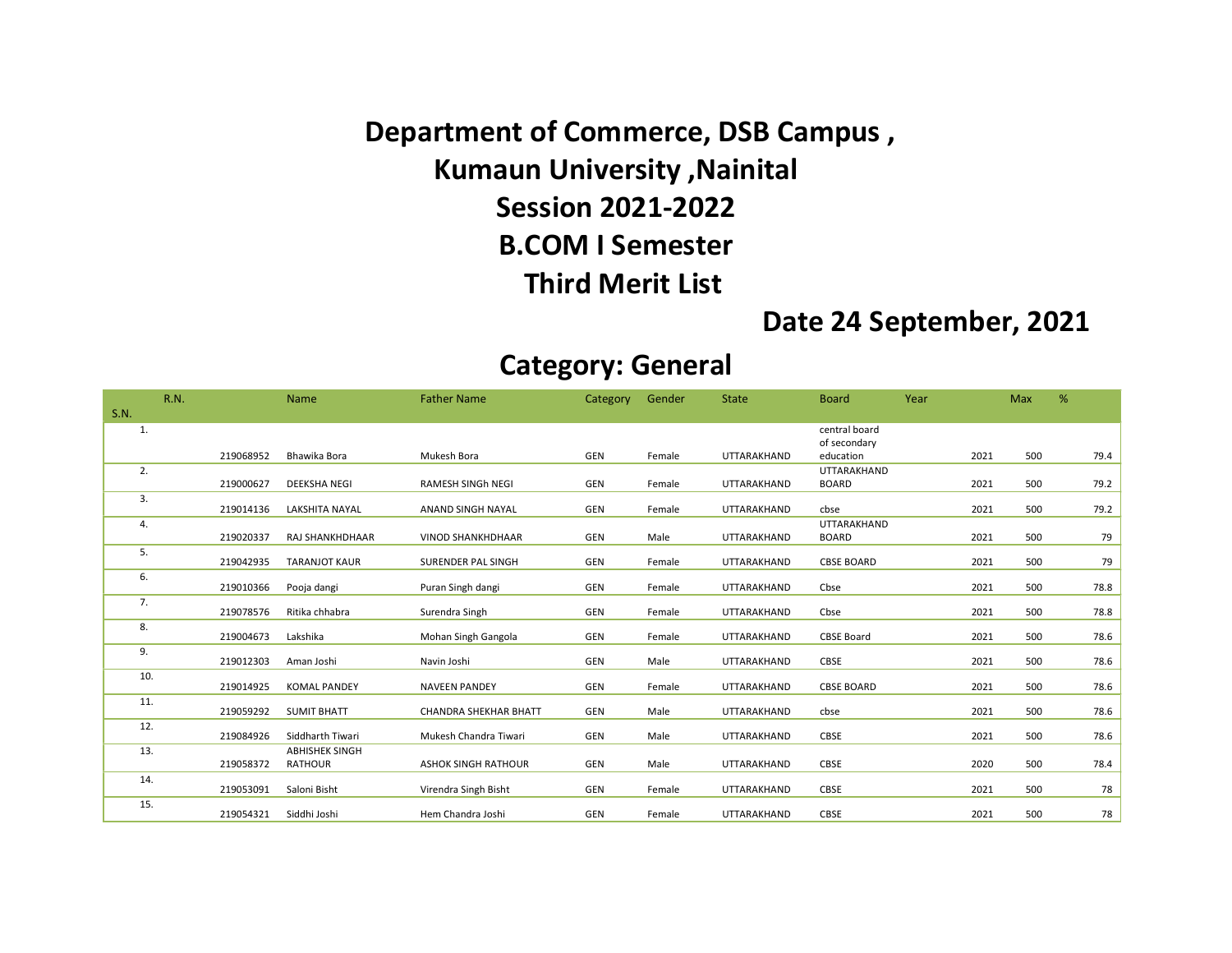| 16. | 219081491              | khushboo singh      | Surajpal Singh             | <b>GEN</b>        | Female       | UTTARAKHAND        | CBSE board              | 2021         | 500        | 78    |
|-----|------------------------|---------------------|----------------------------|-------------------|--------------|--------------------|-------------------------|--------------|------------|-------|
| 17. | 219028832              | babli khati         | bahadur singh khati        | <b>GEN</b>        | Female       | UTTARAKHAND        | CBSE                    | 2021         | 500        | 77.6  |
| 18. | 219039624              | Jayiesh phartiyal   | Sanjay Singh phartiyal     | <b>GEN</b>        | Male         | UTTARAKHAND        | <b>CBSE BOARD</b>       | 2021         | 500        | 77.6  |
| 19. | 219052753              | <b>RAHUL PAPNAI</b> | UMESH CHANDRA PAPNAI       | GEN               | Male         | UTTARAKHAND        | <b>CBSE BOARD</b>       | 2021         | 500        | 77.6  |
| 20. | 219022069              | ANKUSH BHARDWAJ     | JITENDRA BHARDWAJ          | <b>GEN</b>        | Male         | UTTARAKHAND        | C B S E BOARD           | 2021         | 500        | 77.4  |
| 21. | 219083136              | ANKUSH BHARDWAJ     | JITENDRA KUMAR             | <b>GEN</b>        | Male         | UTTARAKHAND        | <b>CBSC BOARD</b>       | 2021         | 500        | 77.4  |
| 22. | 219059851              | Lakshita Sanwal     | Sanjay Sanwal              | <b>GEN</b>        | Female       | <b>UTTARAKHAND</b> | CBSE                    | 2020         | 600        | 77.33 |
| 23. | 219052215              | SHIVANSHU KATARA    | RAJESH KUMAR KATARA        | <b>GEN</b>        | Male         | UTTAR PRADESH      | <b>CBSE BOARD</b>       | 2021         | 600        | 77.33 |
| 24. |                        |                     |                            |                   |              |                    | Board Of<br>School      |              |            |       |
|     | 219057759              |                     |                            | GEN               | Male         | UTTARAKHAND        | Education<br>Uttrakhand | 2021         | 500        | 77    |
| 25. |                        | Yogesh singh negi   | Devendra singh negi        |                   |              |                    |                         |              |            |       |
| 26. | 219023068<br>219070393 | <b>VIJAY JOSHI</b>  | LAXMI DATT JOSHI           | GEN<br><b>GEN</b> | Male<br>Male | UTTARAKHAND        | CBSE<br>CBSE            | 2021<br>2021 | 500<br>500 | 76.8  |
| 27. |                        | Chinmay bhatt       | Manoj kumar bhatt          |                   |              | UTTARAKHAND        |                         |              |            | 76.6  |
| 28. | 219045495              | Lokeshbora          | Late Mr Kishan Singh bora  | GEN               | Male         | UTTARAKHAND        | CBSE                    | 2021         | 500        | 76.4  |
| 29. | 219069957              | PREETI MANDAL       | DIPANKAR MANDAL            | <b>GEN</b>        | Female       | UTTARAKHAND        | <b>CBSE BOARD</b>       | 2021         | 500        | 76.4  |
| 30. | 219084921              | Sanjay Singh Bora   | Surendra Singh             | GEN               | Male         | UTTARAKHAND        | CBSE                    | 2021         | 500        | 76.4  |
| 31. | 219074563              | Arunima Kholiya     | Krishna Kumar Kholiya      | GEN               | Female       | UTTARAKHAND        | CBSE                    | 2021         | 500        | 76    |
| 32. | 219047852              | SHIKSHITA CHAND     | <b>ISHWAR CHAND</b>        | GEN               | Female       | UTTARAKHAND        | CBSE                    | 2021         | 500        | 75.6  |
| 33. | 219067272              | Himanshu Kapri      | Mohan Chandra Kapri        | GEN               | Male         | UTTARAKHAND        | CBSE                    | 2021         | 500        | 75.6  |
| 34. | 219067391              | Maneesh Bhandari    | Nandan Singh Bhandari      | <b>GEN</b>        | Male         | UTTARAKHAND        | cbse                    | 2021         | 500        | 75.6  |
| 35. | 219012037              | TANUJA MEHRA        | SURENDRA SINGH MEHRA       | <b>GEN</b>        | Female       | UTTARAKHAND        | CBSE<br>Uttrakhand      | 2021         | 500        | 75.4  |
|     | 219018112              | Harsh Rana          | Manoj Kumar Rana           | <b>GEN</b>        | Male         | UTTARAKHAND        | board                   | 2021         | 500        | 75.4  |
| 36. | 219023061              | <b>NEERAJ BHATT</b> | RAMESH CHANDRA             | <b>GEN</b>        | Male         | UTTARAKHAND        | CBSE                    | 2021         | 500        | 75.4  |
| 37. | 219018865              | <b>KRITIKA NEGI</b> | <b>MANOJ NEGI</b>          | GEN               | Female       | UTTARAKHAND        | CBSE                    | 2021         | 500        | 75.2  |
| 38. | 219039971              | Nitin               | Nanhe Singh                | GEN               | Male         | UTTARAKHAND        | <b>CBSE BOARD</b>       | 2021         | 500        | 75.2  |
| 39. | 219036555              | Neha Negi           | Pratap Singh Negi          | <b>GEN</b>        | Female       | UTTARAKHAND        | UK BOARD                | 2021         | 500        | 75    |
| 40. | 219040564              | riya digari         | devendra singh digari      | GEN               | Female       | UTTARAKHAND        | cbse                    | 2021         | 500        | 75    |
| 41. | 219015595              | Vibhor Bhatt        | Ajay Kumar Bhatt           | GEN               | Male         | UTTARAKHAND        | Cbse                    | 2021         | 500        | 74.8  |
| 42. | 219048325              | Riya Kholiya        | <b>GOPAL SINGH KHOLIYA</b> | <b>GEN</b>        | Female       | UTTARAKHAND        | CBSE                    | 2021         | 500        | 74.8  |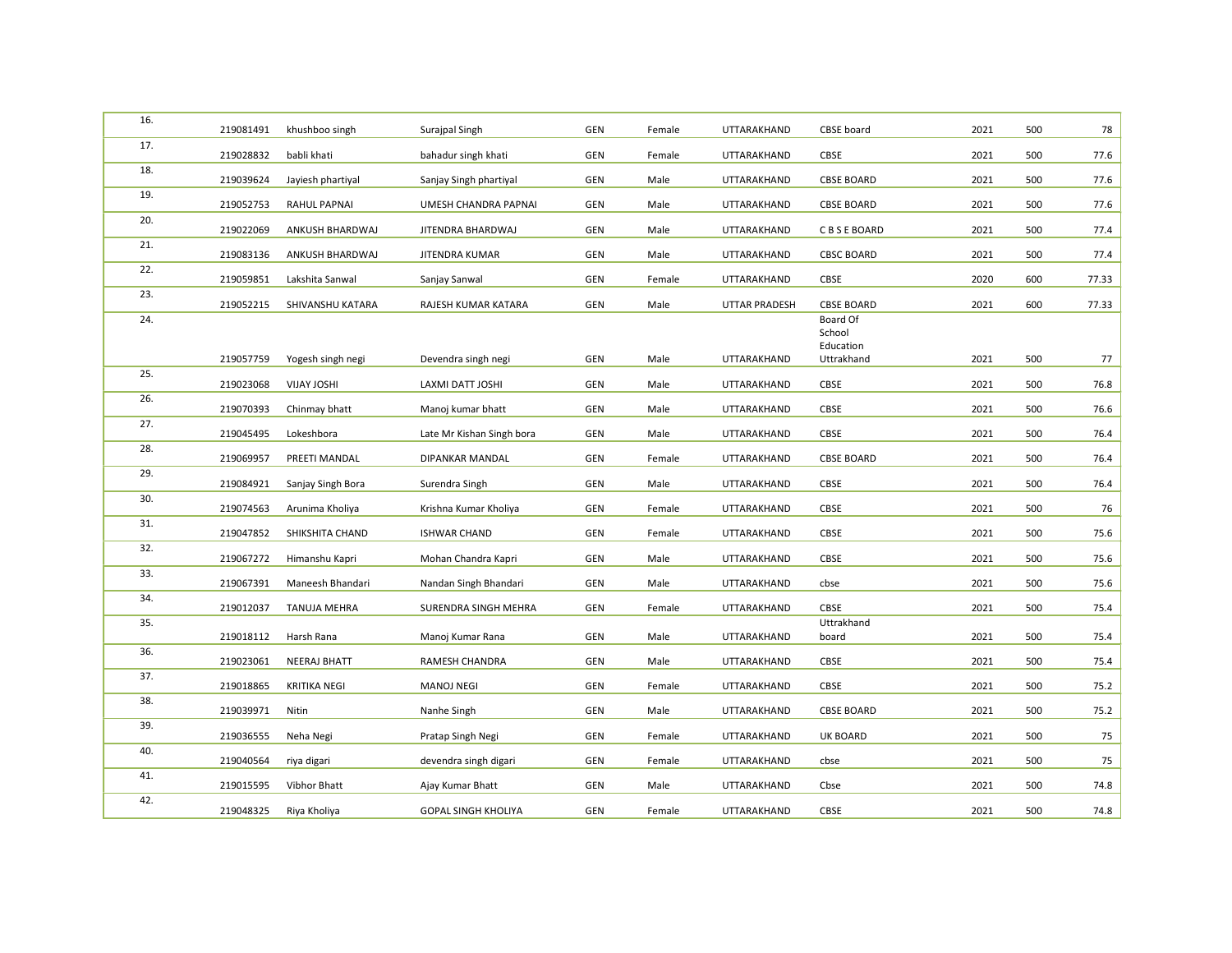| 43. | 219051515 | Aditya Adhikari             | Bhawan Singh Adhikari         | GEN        | Male   | UTTARAKHAND        | CBSE              | 2021 | 500 | 74.8  |
|-----|-----------|-----------------------------|-------------------------------|------------|--------|--------------------|-------------------|------|-----|-------|
| 44. | 219083238 | <b>NEERAJ NEGI</b>          | <b>KESHAR SINGH NEGI</b>      | GEN        | Male   | UTTARAKHAND        | CBSE              | 2021 | 500 | 74.8  |
| 45. | 219003319 | Umesh Singh Rawat           | Prabhu Singh Rawat            | GEN        | Male   | UTTARAKHAND        | CBSE              | 2021 | 500 | 74.6  |
| 46. | 219006453 | Jagdish Singh Gaira         | Dan Singh                     | GEN        | Male   | UTTARAKHAND        | CBSE              | 2021 | 500 | 74.6  |
| 47. | 219031771 | Priyanka Mehra              | Mr keshar Singh Mehra         | GEN        | Female | UTTARAKHAND        | Cbse board        | 2021 | 500 | 74.6  |
| 48. | 219009173 | megha bhandari              | harish bhandari               | GEN        | Female | UTTARAKHAND        | cbse              | 2021 | 500 | 74.4  |
| 49. | 219056456 | Harshit Bisht               | Shankar Singh Bisht           | GEN        | Male   | UTTARAKHAND        | CBSE              | 2021 | 500 | 74.4  |
| 50. | 219073186 | Saurav Rawat                | Pratap Singh Rawat            | GEN        | Male   | UTTARAKHAND        | <b>CBSE BOARD</b> | 2021 | 600 | 74.33 |
| 51. | 219020167 | <b>INDRA RAIKWAL</b>        | <b>PAN SINGH RAIKWAL</b>      | GEN        | Female | UTTARAKHAND        | <b>UK BOARD</b>   | 2021 | 500 | 74.2  |
| 52. | 219046543 | Ankit dalakoti              | Kailash chand dalakoti        | GEN        | Male   | UTTARAKHAND        | Cbse board        | 2021 | 500 | 74.2  |
| 53. |           |                             |                               |            |        |                    |                   | 2021 |     |       |
| 54. | 219048154 | Kanchan Aswal               | Ishwari singh                 | GEN        | Female | UTTARAKHAND        | CBSE              |      | 500 | 74.2  |
| 55. | 219084701 | <b>Dhruv Pant</b>           | Khajan Pant                   | GEN        | Male   | UTTARAKHAND        | CBSE              | 2020 | 500 | 74    |
| 56. | 219003876 | Shubham kistwal             | Daulat ram kistwal            | GEN        | Male   | UTTARAKHAND        | UK                | 2021 | 500 | 74    |
|     | 219048826 | Sheetal bisht               | Shyam Singh bisht             | GEN        | Female | UTTARAKHAND        | Cbse              | 2021 | 500 | 74    |
| 57. | 219051470 | <b>BHARAT SINGH CHAUHAN</b> | <b>KEVENDRA SINGH CHAUHAN</b> | <b>GEN</b> | Male   | UTTARAKHAND        | <b>UK BOARD</b>   | 2021 | 500 | 74    |
| 58. | 219012434 | Lalita bisht                | Kharak singh                  | GEN        | Female | UTTARAKHAND        | CBSE              | 2021 | 500 | 73.8  |
| 59. | 219076212 | Manvendra Sah               | Anirudh Sah                   | GEN        | Male   | UTTARAKHAND        | Cbse              | 2021 | 500 | 73.8  |
| 60. | 219008004 | RAHUL JOSHI                 | PRAKASH JOSHI                 | GEN        | Male   | <b>UTTARAKHAND</b> | CBSE              | 2021 | 600 | 73.67 |
| 61. |           |                             |                               |            |        |                    | Uttarakhand       |      |     |       |
|     | 219042161 | Govind Singh Mahra          | Padam Singh Mahra             | <b>GEN</b> | Male   | UTTARAKHAND        | Board             | 2021 | 500 | 73.6  |
| 62. | 219059289 | Himanshu Lal Shah           | Kishan Lal Shah               | GEN        | Male   | UTTARAKHAND        | CBSE              | 2021 | 500 | 73.6  |

### Category: OBC

|             | <b>R.N.</b> |           | Name               | <b>Father Name</b>  | Category   | Gender | <b>State</b>       | <b>Board</b>      | Year | <b>Max</b> | % |      |
|-------------|-------------|-----------|--------------------|---------------------|------------|--------|--------------------|-------------------|------|------------|---|------|
| <b>S.N.</b> |             |           |                    |                     |            |        |                    |                   |      |            |   |      |
|             | . .         | 219004644 | <b>Sane Parvei</b> | <b>Rafik Ahamad</b> | <b>OBC</b> | Male   | <b>UTTARAKHAND</b> | <b>CBSE BOARD</b> | 2021 | 500        |   | 67.6 |
|             |             |           |                    |                     |            |        |                    |                   |      |            |   |      |
|             | <u>.</u>    | 219066177 | <b>AJARA</b>       | <b>ASHRAF ALI</b>   | <b>OBC</b> | Female | <b>UTTARAKHAND</b> | <b>UK BOARD</b>   | 2021 | 500        |   | 65.8 |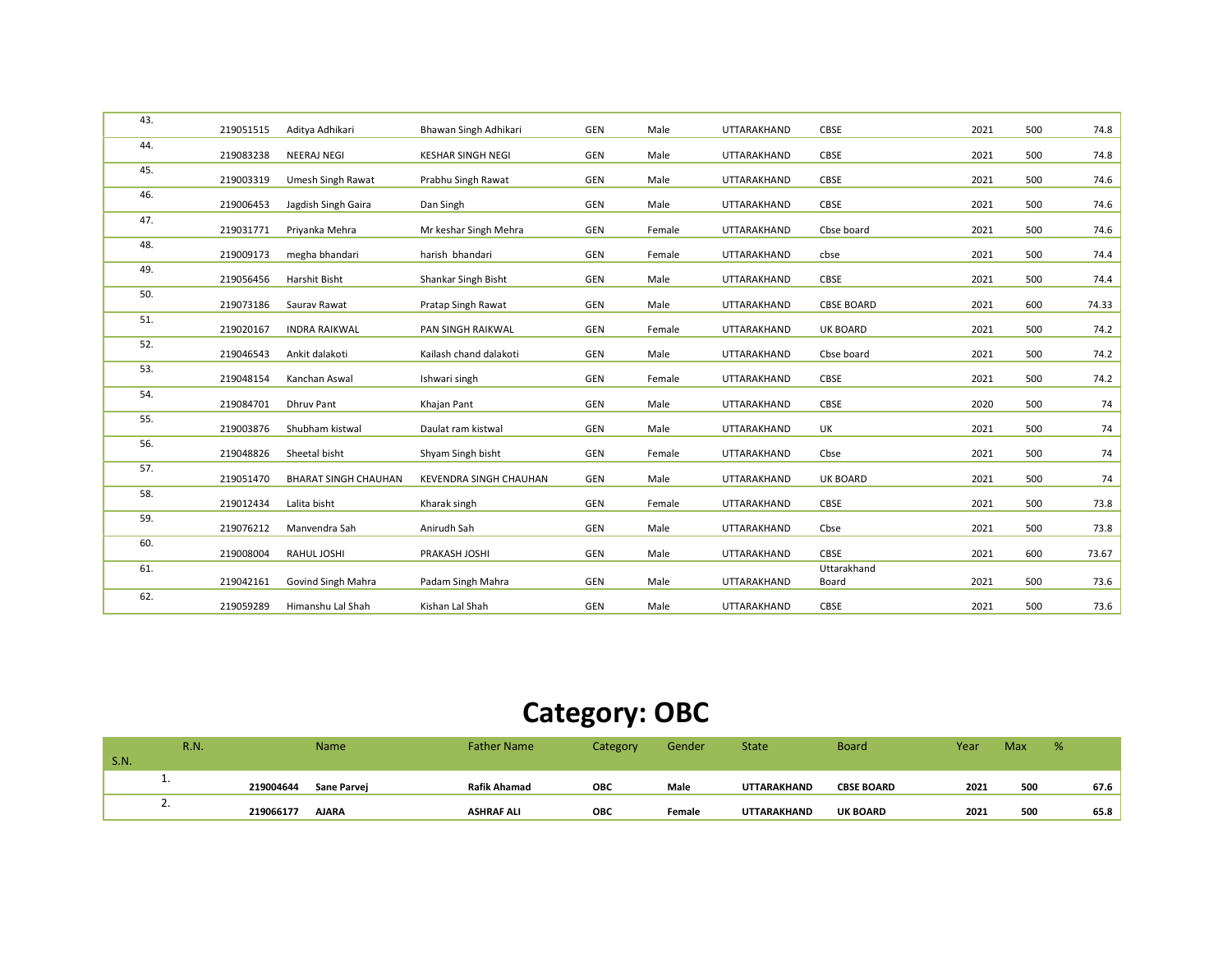| 3. |           |                        |                                      |            |        |                      | <b>UTTARAKHAND</b>                         |      |     |      |
|----|-----------|------------------------|--------------------------------------|------------|--------|----------------------|--------------------------------------------|------|-----|------|
|    | 219082986 | <b>UDAY SHARMA</b>     | <b>HARISH SHARMA</b>                 | <b>OBC</b> | Male   | <b>UTTARAKHAND</b>   | <b>BOARD</b>                               | 2021 | 500 | 65.6 |
| 4. | 219074515 | Adarsh                 | Ramendra yadav                       | ОВС        | Male   | <b>UTTAR PRADESH</b> | <b>CBSE</b>                                | 2020 | 500 | 62.6 |
| 5. |           |                        |                                      |            |        |                      | <b>Board of School</b><br><b>Education</b> |      |     |      |
|    | 219073554 | <b>PRATHAM SAHANI</b>  | <b>ROHAN KUMAR</b>                   | <b>OBC</b> | Male   | <b>UTTARAKHAND</b>   | Uttarakhand                                | 2021 | 500 | 62.4 |
| 6. | 219053965 | <b>GAURAV SINGH</b>    | <b>KISHAN SINGH</b>                  | ОВС        | Male   | <b>UTTARAKHAND</b>   | <b>CBSE BOARD</b>                          | 2021 | 500 | 62.2 |
| 7. | 219047240 | <b>MOHD SHAHRAN</b>    | <b>ISLAM NABI</b>                    | <b>OBC</b> | Male   | <b>UTTARAKHAND</b>   | <b>UK BOARD</b>                            | 2021 | 500 | 61.6 |
| 8. | 219081397 | <b>MOHAMMAD AMAAN</b>  | <b>JALALUDDIN</b>                    | <b>OBC</b> | Male   | <b>UTTAR PRADESH</b> | <b>CBSE BOARD</b>                          | 2021 | 500 | 60   |
| 9. | 219087740 | <b>NADEEM AHMAD</b>    | <b>RAFEEQ AHMAD</b>                  | <b>OBC</b> | Male   | <b>UTTAR PRADESH</b> | <b>UP BOARD</b>                            | 2021 | 500 | 60   |
| 10 | 219012125 | <b>MANOJ GOSWAMI</b>   | <b>RAKESH GIRI</b><br><b>GOSWAMI</b> | <b>OBC</b> | Male   | <b>UTTARAKHAND</b>   | <b>Uttrakhand board</b>                    | 2021 | 500 | 59.6 |
| 11 | 219064662 | sital sahani           | mahesh sahani                        | ОВС        | Female | UTTARAKHAND          | <b>CBSE BOARD</b>                          | 2021 | 500 | 59.2 |
| 12 | 219055911 | Abhishek prasad        | Moti lal prasad                      | ОВС        | Male   | UTTARAKHAND          | <b>CBSE</b>                                | 2021 | 500 | 58.4 |
| 13 | 219029567 | <b>Atul Kumar</b>      | Ashok kumar                          | ОВС        | Male   | UTTARAKHAND          | <b>HPBOSE</b>                              | 2021 | 500 | 58   |
| 14 | 219034647 | <b>Abhishek Daniel</b> | Daniel P Dayal                       | <b>OBC</b> | Male   | <b>UTTARAKHAND</b>   | <b>Uttarakhand board</b>                   | 2021 | 500 | 58   |

## Category: SC

|                | <b>R.N.</b> |           | <b>Name</b>           | <b>Father Name</b>       | Category | Gender | <b>State</b> | <b>Board</b>                | Year | <b>Max</b> | %     |
|----------------|-------------|-----------|-----------------------|--------------------------|----------|--------|--------------|-----------------------------|------|------------|-------|
| S.N.           |             |           |                       |                          |          |        |              |                             |      |            |       |
| 1              |             | 219009106 | <b>SAGAR PASWAN</b>   | <b>RAJKUMAR PASWAN</b>   | SC       | Male   | UTTARAKHAND  | <b>UK BOARD</b>             | 2021 | 500        | 65.6  |
| $\mathbf{2}$   |             | 219065968 | DIVYANSHU KUMAR       | RAJENDRA PRASAD          | SC       | Male   | UTTARAKHAND  | UK BOARD                    | 2021 | 500        | 64.6  |
| 3              |             | 219053874 | Vaibhav Chandra arya  | Mr Mahesh Chandra        | SC       | Male   | UTTARAKHAND  | <b>CBSE BOARD</b>           | 2021 | 500        | 64.4  |
| 4              |             | 219059500 | Anurag Tamta          | <b>Balwant Ram Tamta</b> | SC       | Male   | UTTARAKHAND  | UTTRAKHAND BOARD            | 2021 | 500        | 64    |
| 5              |             | 219015741 | HIMANSHU ARYA         | <b>MAHESH RAM</b>        | SC       | Male   | UTTARAKHAND  | Cbse                        | 2021 | 600        | 63.33 |
| 6              |             | 219042869 | <b>KAVITA</b>         | <b>DIWAN KUMAR</b>       | SC       | Female | UTTARAKHAND  | CBSE                        | 2021 | 500        | 62.8  |
| $\overline{7}$ |             | 219035274 | HIMANSHU CHANDRA      | Gopal prasad             | SC       | Male   | UTTARAKHAND  | Cbsc                        | 2021 | 500        | 62.6  |
| 8              |             | 219048436 | priyanshu sonkar      | raju sonkar              | SC       | Male   | UTTARAKHAND  | cbse                        | 2021 | 500        | 62.2  |
| 9              |             | 219058470 | AYUSH ARYA            | JITENDRA KUMAR           | SC       | Male   | UTTARAKHAND  | <b>CBSE</b>                 | 2021 | 500        | 62.2  |
| 10             |             | 219084625 | <b>SAURAV SHANKAR</b> | <b>VINOD KUMAR</b>       | SC       | Male   | UTTARAKHAND  | UTTARAKHAND<br><b>BOARD</b> | 2021 | 500        | 62    |
| 11             |             |           |                       |                          |          |        |              | UTTARAKHAND                 |      |            |       |
|                |             | 219079101 | <b>Hemant Kumar</b>   | Tari Ram                 | SC       | Male   | UTTARAKHAND  | <b>BOARD</b>                | 2021 | 500        | 61.6  |
| 12             |             | 219009172 | Shubham Mitra         | Sandeep Mitra            | SC       | Male   | UTTARAKHAND  | uttrakhand board            | 2021 | 500        | 60.8  |